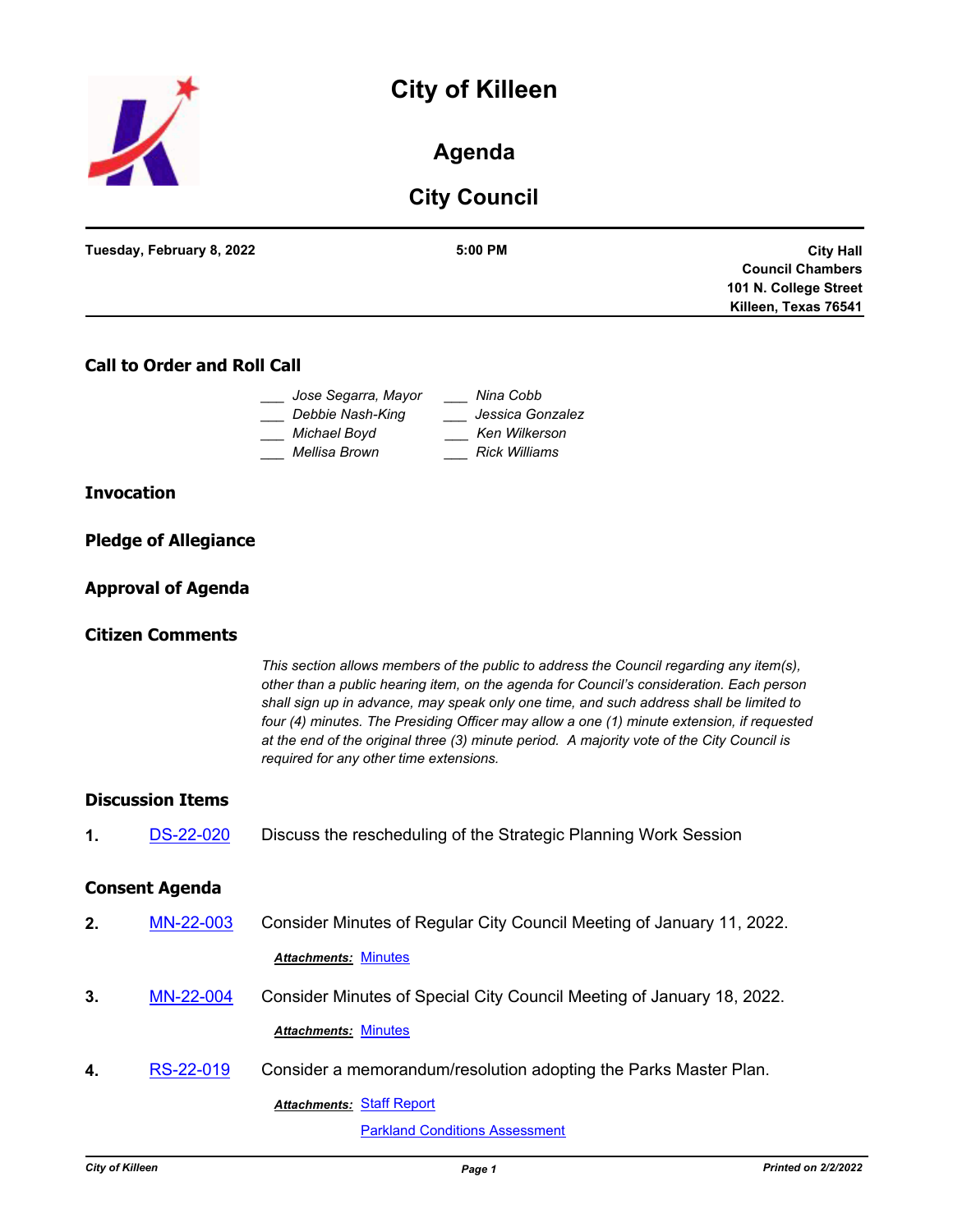**[Park Improvements](http://killeen.legistar.com/gateway.aspx?M=F&ID=d06071fd-59ba-4bd8-9504-f08fba02fe84.pdf)** [Park Growth](http://killeen.legistar.com/gateway.aspx?M=F&ID=66674180-bb4d-4eb9-bb4f-e8b79a48297d.pdf) [Operations & Maintenance](http://killeen.legistar.com/gateway.aspx?M=F&ID=a1319c2f-07c9-4228-a6ce-9f2907a7dae4.pdf) [Public Engagement Summary](http://killeen.legistar.com/gateway.aspx?M=F&ID=7f180908-53f1-4aff-815a-968b84b9476d.pdf) [Parks Master Plan Summary](http://killeen.legistar.com/gateway.aspx?M=F&ID=73ced9ee-ce81-414c-bbba-a699d4117c48.pdf) **[Presentation](http://killeen.legistar.com/gateway.aspx?M=F&ID=216cae5c-b7cf-45e6-8dc3-22d2fe09ad6d.pdf)** 

**5.** [RS-22-020](http://killeen.legistar.com/gateway.aspx?m=l&id=/matter.aspx?key=5937) Consider a memorandum/resolution approving the purchase of two restroom facilities to be built and installed at Long Branch Park and Conder Park from CXT, Inc., through the Sourcewell Purchasing Cooperative in the amount of \$407,623.20.

> **Attachments: [Staff Report](http://killeen.legistar.com/gateway.aspx?M=F&ID=4d571b2e-4310-4aa9-9181-15bcd362f59a.pdf) [Quotes](http://killeen.legistar.com/gateway.aspx?M=F&ID=70219672-9362-4006-a60f-a0a7aa0ca422.pdf)** [Certificate of Interested Parties Exemption](http://killeen.legistar.com/gateway.aspx?M=F&ID=c55dad8f-8852-4ed8-83b5-420f449e3601.pdf) [ARPA Appendix A](http://killeen.legistar.com/gateway.aspx?M=F&ID=83fc5d94-d768-4aca-a3f8-af10f82851c7.pdf) **[Presentation](http://killeen.legistar.com/gateway.aspx?M=F&ID=0edabe9d-9883-4d72-a4af-ed548269c1a1.pdf)**

**6.** [RS-22-023](http://killeen.legistar.com/gateway.aspx?m=l&id=/matter.aspx?key=5934) Consider a memorandum/resolution accepting a Concessions Rent Relief Airport Rescue Grant in the amount of \$151,319.

**Attachments: [Staff Report](http://killeen.legistar.com/gateway.aspx?M=F&ID=01733ce0-3952-4dbc-aa22-6f303e4c19c4.pdf)** [Grant Offer](http://killeen.legistar.com/gateway.aspx?M=F&ID=ab5f175c-b818-4627-8149-bdbec9ad0cf5.pdf) **[Presentation](http://killeen.legistar.com/gateway.aspx?M=F&ID=5d6dc9aa-2845-4062-8ce1-98c44d247c53.pdf)** 

**7.** [RS-22-024](http://killeen.legistar.com/gateway.aspx?m=l&id=/matter.aspx?key=5936) Consider a memorandum/resolution approving Addendum No. 7 to the American Airline lease agreement with the Killeen Fort Hood Regional Airport.

> **Attachments: [Staff Report](http://killeen.legistar.com/gateway.aspx?M=F&ID=777171c1-e29a-4f88-b491-7218d5342242.pdf)** [Addendum](http://killeen.legistar.com/gateway.aspx?M=F&ID=709e5eb3-2d4d-4ed8-9794-0b09ebdc1e8a.pdf) **[Presentation](http://killeen.legistar.com/gateway.aspx?M=F&ID=5c2ca087-6d9b-4b1a-8fe6-a98762d36bb8.pdf)**

**8.** [RS-22-025](http://killeen.legistar.com/gateway.aspx?m=l&id=/matter.aspx?key=5939) Consider a memorandum/resolution ratifying an emergency purchase for repairs to Unit #240 (Ladder 9) by Metro Fire Apparatus Specialists in the amount of \$180,798.82.

> **Attachments: [Staff Report](http://killeen.legistar.com/gateway.aspx?M=F&ID=17b5ce42-4ab8-4db4-9b2b-e814c02744ce.pdf) [Quote](http://killeen.legistar.com/gateway.aspx?M=F&ID=2db9ffb6-e8f8-4227-839d-2e7593f4b630.pdf)**

[Letter of Intent](http://killeen.legistar.com/gateway.aspx?M=F&ID=9ebd2ad9-9fe3-4003-b59f-8a15fc90dcca.pdf)

[Certificate of Interested Parties](http://killeen.legistar.com/gateway.aspx?M=F&ID=36088979-290b-4ee8-a8e2-1e9ba39284ec.pdf)

**[Presentation](http://killeen.legistar.com/gateway.aspx?M=F&ID=95e84b76-866f-44f4-84f2-0c607d241dac.pdf)** 

**9.** [OR-22-005](http://killeen.legistar.com/gateway.aspx?m=l&id=/matter.aspx?key=5945) Consider an ordinance calling a Charter Amendment Election on May 7, 2022.

[Staff Report](http://killeen.legistar.com/gateway.aspx?M=F&ID=a8c94561-1848-4e72-909c-87f56f5008e1.pdf) *Attachments:*

**[Proposed Charter Amendments](http://killeen.legistar.com/gateway.aspx?M=F&ID=15aad874-461a-4206-8041-6e845fb034e4.pdf)**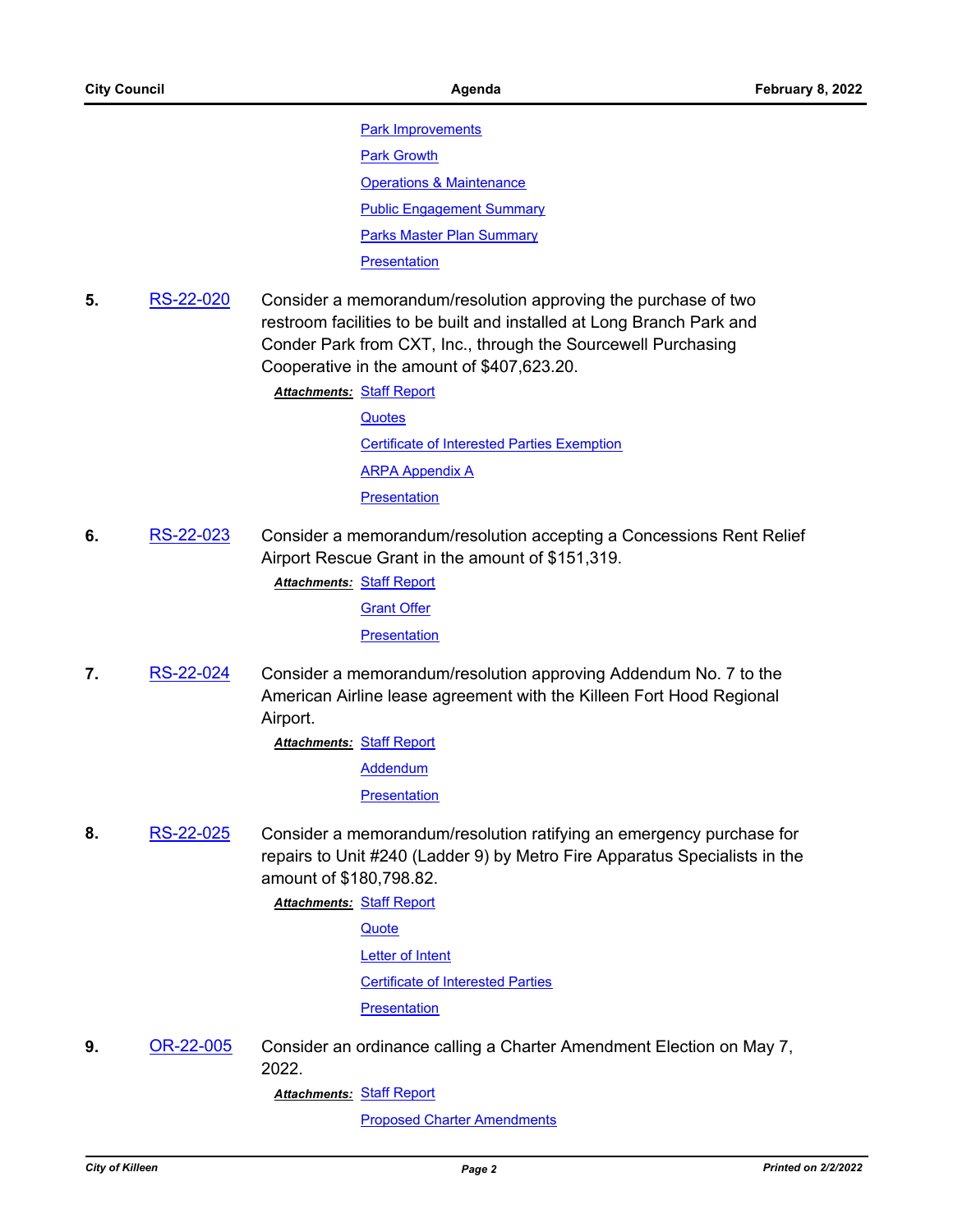#### **[Ordinance](http://killeen.legistar.com/gateway.aspx?M=F&ID=d8c12fdb-148b-4b6a-92e8-9f94155b7f83.pdf)**

**[Presentation](http://killeen.legistar.com/gateway.aspx?M=F&ID=a22e9010-7363-47a7-a20b-0022260d6b57.pdf)** 

**10.** [OR-22-006](http://killeen.legistar.com/gateway.aspx?m=l&id=/matter.aspx?key=5958) Consider an ordinance to approve redistricting of the City of Killeen single member council districts and establishing new district boundaries.

**Attachments: [Staff Report](http://killeen.legistar.com/gateway.aspx?M=F&ID=6fcc13e2-3ebc-4d45-ba52-2f0bc36a13dc.pdf)** 

**[Ordinance](http://killeen.legistar.com/gateway.aspx?M=F&ID=34d28138-58d7-4fa7-9b35-00ecbe56cba2.pdf)** 

**[Presentation](http://killeen.legistar.com/gateway.aspx?M=F&ID=eea65104-2072-475a-b82b-ed9a745c8a11.pdf)** 

## **Resolutions**

- **11.** [RS-22-021](http://killeen.legistar.com/gateway.aspx?m=l&id=/matter.aspx?key=5965) Consider a memorandum/resolution amending the appointment of councilmembers to the Senior Citizen Advisory Board subcommittee. *Attachments:* [Staff Report](http://killeen.legistar.com/gateway.aspx?M=F&ID=39292e40-7ec3-4ceb-b65b-25e8cf6be4fe.pdf)
- **12.** [RS-22-022](http://killeen.legistar.com/gateway.aspx?m=l&id=/matter.aspx?key=5931) Consider a memorandum/resolution declaring vacancies on various citizen boards and commissions and appointing members to fill the unexpired terms.

**Attachments: [Staff Report](http://killeen.legistar.com/gateway.aspx?M=F&ID=df5b33af-fa64-4fd4-9c2b-f5f15de5bcab.pdf)** 

**[Presentation](http://killeen.legistar.com/gateway.aspx?M=F&ID=f32e9707-7f93-4c14-9927-b5bfa6f98e70.pdf)** 

**13.** [RS-22-026](http://killeen.legistar.com/gateway.aspx?m=l&id=/matter.aspx?key=5930) Consider a memorandum/resolution confirming the City Auditor's annual evaluation and pay increase.

> **Attachments: [Staff Report](http://killeen.legistar.com/gateway.aspx?M=F&ID=fa1a77a0-cd86-4448-b18c-70fd4a763023.pdf) [Evaluation](http://killeen.legistar.com/gateway.aspx?M=F&ID=76e08e47-e2df-4f62-913b-7b761ccebfa6.pdf)**

### **Public Hearings**

**14.** [PH-22-013](http://killeen.legistar.com/gateway.aspx?m=l&id=/matter.aspx?key=5882) HOLD a public hearing and consider an ordinance requested by Joshua Welch on behalf of CP Summit Group, Loverd Wilson Mitchell Trust, Penelope McDonald & Ray Fread (Case #Z21-41), to rezone approximately 80.85 acres out of the J.H. Lewis Survey, Abstract No 0536, the J.W. Morton Survey, Abstract No. 0587, and the T. Arnold Survey, Abstract No. 0055, from "A" (Agricultural District), "A-R1" (Agricultural Single-Family Residential District), and "R-1" (Single-Family Residential District) to Planned Unit Development (PUD) with "SF-2" (Single-Family Residential District). The property is generally located south of Prewitt Ranch Road and East of Clear Creek Road, Killeen, Texas.

**Attachments: [Staff Report](http://killeen.legistar.com/gateway.aspx?M=F&ID=cc5b5b20-446a-4079-89e8-eec87e77e1c7.pdf)** 

| <b>Maps</b>               |
|---------------------------|
| <b>Minutes</b>            |
| Ordinance                 |
| <b>PUD Concept Plan</b>   |
| <b>PUD Standards</b>      |
| <b>Trail Area Exhibit</b> |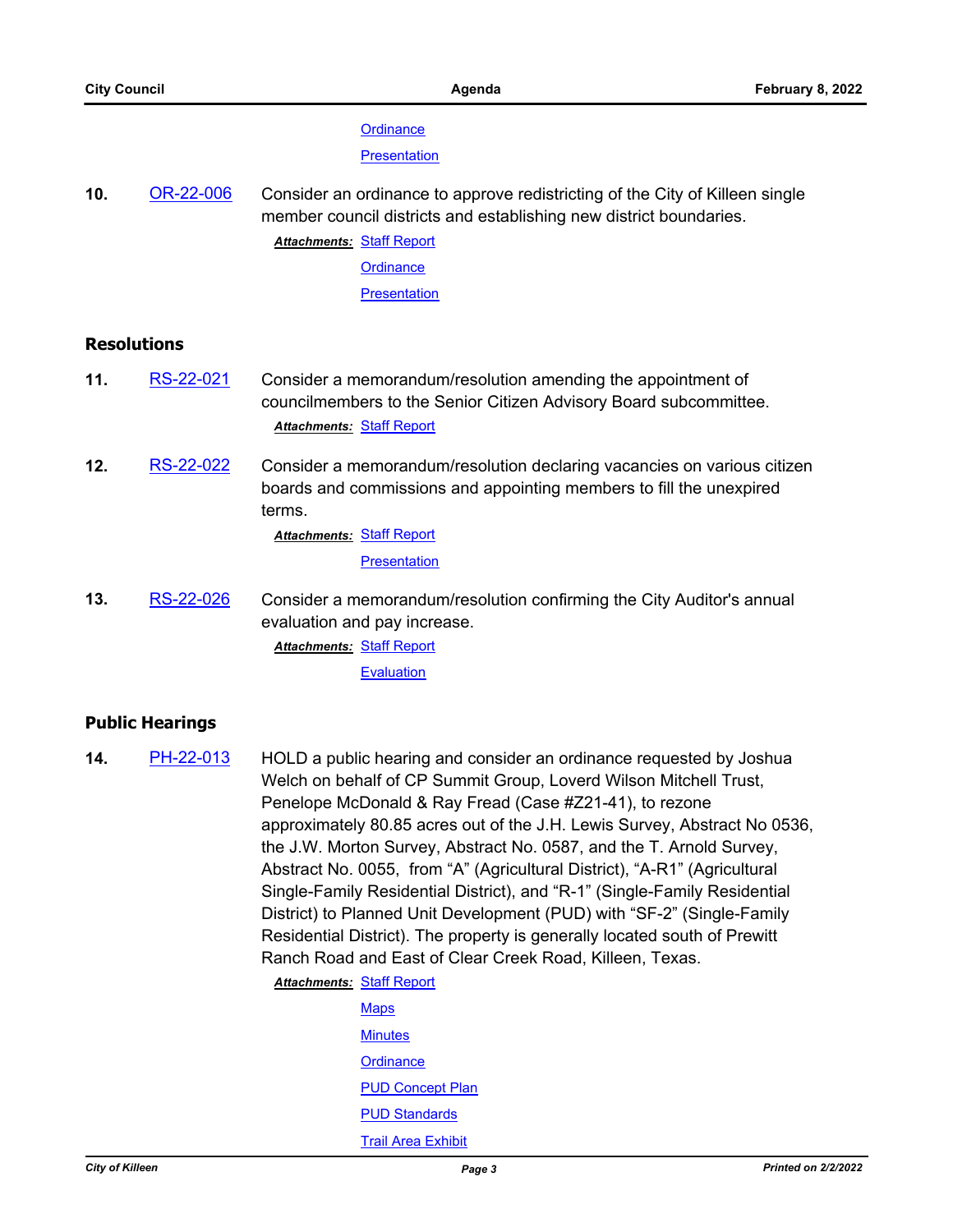[Right-of-Way Cross Section](http://killeen.legistar.com/gateway.aspx?M=F&ID=3506e061-2db9-4ef3-a0fb-929bcd7579a8.pdf) [Site Photos](http://killeen.legistar.com/gateway.aspx?M=F&ID=dc5aea95-d167-42b0-8ddd-152464c84ff8.pdf) **[Considerations](http://killeen.legistar.com/gateway.aspx?M=F&ID=cc59f48e-473d-4296-a63b-ff7ec615b5a9.pdf) [Presentation](http://killeen.legistar.com/gateway.aspx?M=F&ID=4926ab8c-68b8-4eb6-b4bf-2f9c756aa3a2.pdf)** 

**15.** [PH-22-014](http://killeen.legistar.com/gateway.aspx?m=l&id=/matter.aspx?key=5902) HOLD a public hearing and consider an ordinance requested by Chris Doose, on behalf of Schoolgirl LLC (Case #FLUM 21-12), to amend the Comprehensive Plan's Future Land Use Map (FLUM) from a 'Rural' (R) and 'Suburban Commercial' (SC) designation to 'General Residential' (GR) designation, being approximately 4.586 acres out of the James Cook Survey, Abstract No. 161. The property is locally addressed as 5801 and 5803 Clear Creek Road, Killeen, Texas.

> **Attachments: [Staff Report](http://killeen.legistar.com/gateway.aspx?M=F&ID=424e7066-9b1c-4883-9115-694d1474c18f.pdf)** [Maps](http://killeen.legistar.com/gateway.aspx?M=F&ID=7d953e59-c946-45a3-a368-aa920a6dd374.pdf) **[Minutes](http://killeen.legistar.com/gateway.aspx?M=F&ID=ac8b48c1-04b5-41f5-bef8-9af42135f674.pdf) [Ordinance](http://killeen.legistar.com/gateway.aspx?M=F&ID=f5190498-b6f6-485c-8948-7ffdc90286ad.pdf) [Presentation](http://killeen.legistar.com/gateway.aspx?M=F&ID=3012c268-36b6-492f-ad23-b8c28497351d.pdf)**

**16.** [PH-22-015](http://killeen.legistar.com/gateway.aspx?m=l&id=/matter.aspx?key=5903) HOLD a public hearing and consider an ordinance requested by Chris Doose on behalf of Schoolgirl, LLC (Case #Z21-45), to rezone approximately 4.586 acres out of the James Cook Survey, Abstract No. 161 from "A" (Agricultural District), "R-1" (Single-Family Residential District), and "B-3" (Local Business District) to "R-2" (Two-Family Residential District). The property is addressed as 5801 and 5803 Clear Creek Road, Killeen, Texas.

# **Attachments: [Staff Report](http://killeen.legistar.com/gateway.aspx?M=F&ID=20cb2a28-43e7-44ad-89d6-c1b9fffe09c7.pdf) [Maps](http://killeen.legistar.com/gateway.aspx?M=F&ID=2e7b77ce-8355-4aa0-b347-db90872251c7.pdf)** [Site Photos](http://killeen.legistar.com/gateway.aspx?M=F&ID=9445ca94-23ff-4dac-9d8e-0b7005694bba.pdf) **[Minutes](http://killeen.legistar.com/gateway.aspx?M=F&ID=2c5d8ee5-0345-42e2-8920-736bc75754dd.pdf) [Ordinance](http://killeen.legistar.com/gateway.aspx?M=F&ID=6db676c4-d08a-4080-bd6c-1feaee8e6954.pdf) [Considerations](http://killeen.legistar.com/gateway.aspx?M=F&ID=31893faf-3835-4327-b86e-524001d595d6.pdf) [Presentation](http://killeen.legistar.com/gateway.aspx?M=F&ID=885e5f7b-91a4-4bce-b9bb-3d55e9b72756.pdf)**

# **Adjournment**

*I certify that the above notice of meeting was posted on the Internet and on the bulletin boards at Killeen City Hall and at the Killeen Police Department on or before 5:00 p.m. on February 2, 2022.*

*\_\_\_\_\_\_\_\_\_\_\_\_\_\_\_\_\_\_\_\_\_\_\_\_\_\_\_\_\_\_\_*

*Lucy C. Aldrich, City Secretary*